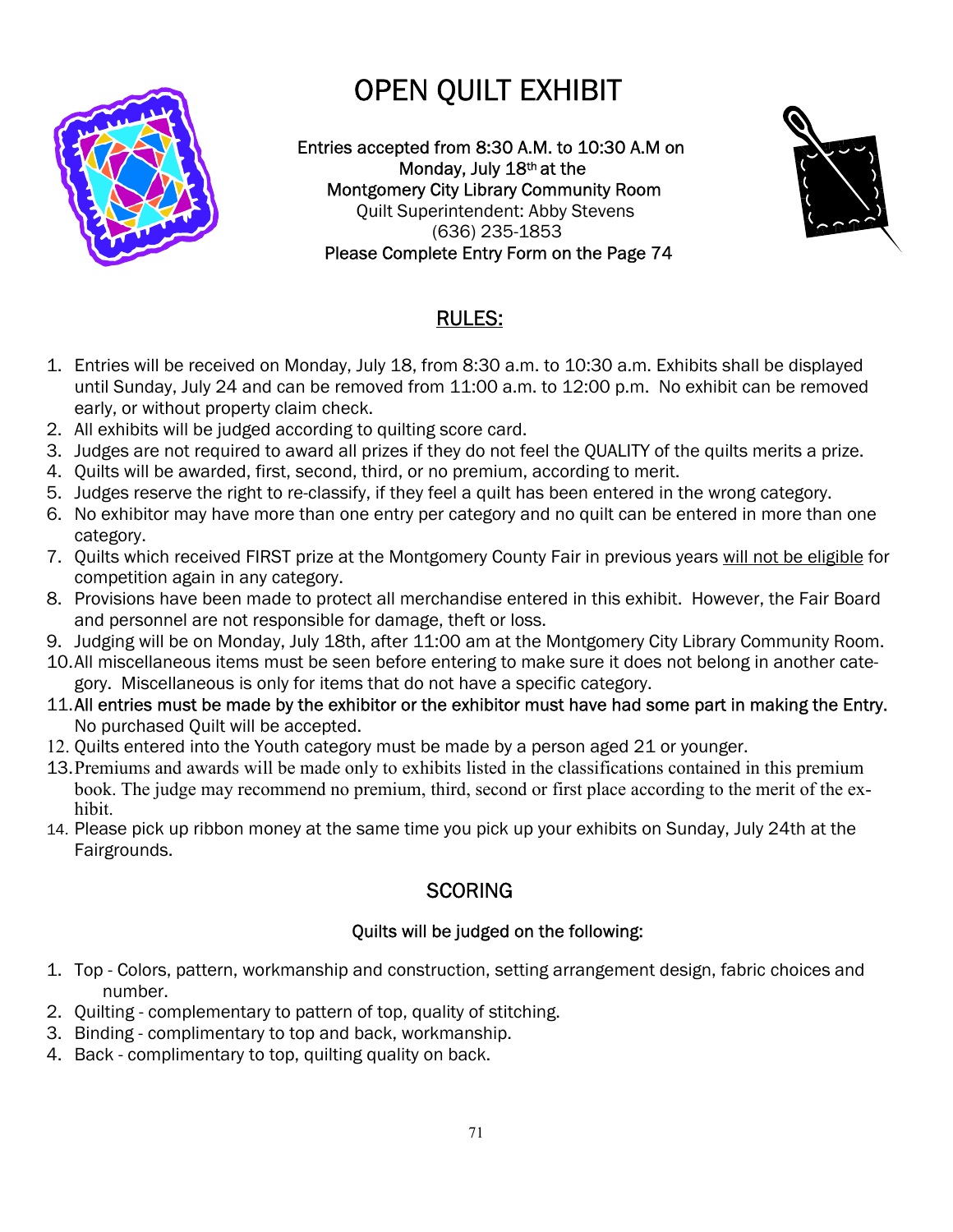|                                               | <b>QUILT CATEGORIES</b> |                 |                 |  |  |  |
|-----------------------------------------------|-------------------------|-----------------|-----------------|--|--|--|
|                                               | 1 <sup>st</sup>         | 2 <sub>nd</sub> | 3 <sup>rd</sup> |  |  |  |
| 1. Strictly Scrappy Quilt                     | \$20                    | \$15            | \$10            |  |  |  |
| <b>Embroidery or Cross Stitch Quilt</b><br>2. | \$20                    | \$15            | \$10            |  |  |  |
| 3. Sampler Quilt                              | \$20                    | \$15            | \$10            |  |  |  |
| <b>Cheater Quilt</b><br>4.                    | \$20                    | \$15            | \$10            |  |  |  |
| 5. Hand Appliqued Quilt                       | \$20                    | \$15            | \$10            |  |  |  |
| 6. Machine Appliqued Quilt                    | \$20                    | \$15            | \$10            |  |  |  |
| 7. Hand Pieced Quilt                          | \$20                    | \$15            | \$10            |  |  |  |
| 8. Machine Pieced Quilt                       | \$20                    | \$15            | \$10            |  |  |  |
| 9. Hand Quilted Quilt                         | \$20                    | \$15            | \$10            |  |  |  |
| 10. Machine Quilted Quilt                     | \$20                    | \$15            | \$10            |  |  |  |
| 11. Mixed Technique Quilt                     | \$20                    | \$15            | \$10            |  |  |  |
| (quilt has more than one technique)           |                         |                 |                 |  |  |  |
| 12. Unquilted Completed Quilt Top             | \$20                    | \$15            | \$10            |  |  |  |
| 13. Youth (under 21) Quilt                    | \$20                    | \$15            | \$10            |  |  |  |
| 14. Miscellaneous                             | \$20                    | \$15            | \$10            |  |  |  |

### BEST OF SHOW QUILT ROSETTE

Goes to the quilt the judges feel is the overall best

#### BABY QUILTS

## \*\*\*\* The maximum size for a Baby Quilt is under 45" x 60"

| 15. | Pieced Baby Quilt             | \$15 | \$10 | \$5 |
|-----|-------------------------------|------|------|-----|
| 16. | <b>Embroidered Baby Quilt</b> | \$15 | \$10 | \$5 |
| 17. | Machine Quilted Baby Quilt    | \$15 | \$10 | \$5 |
| 18. | Hand Quilted Baby Quilt       | \$15 | \$10 | \$5 |
| 19. | <b>Cheater Baby Quilt</b>     | \$15 | \$10 | \$5 |
| 20. | Mixed Technique Baby Quilt    | \$15 | \$10 | \$5 |

#### BEST OF SHOW BABY QUILT ROSETTE

Goes to the baby quilt the judges feel is the overall best

#### WALL HANGING, ETC

| 21. | Wall Hanging (up to 36")           | \$15 | \$10 | \$5 |
|-----|------------------------------------|------|------|-----|
| 22. | Wall Hanging (36" and over)        | \$15 | \$10 | \$5 |
| 23. | Mixed Technique Wall Hanging       | \$15 | \$10 | \$5 |
| 24. | <b>Cheater Wall Hanging</b>        | \$15 | \$10 | \$5 |
| 25. | Lap Quilt (over 40" and under 70") | \$15 | \$10 | \$5 |
| 26. | <b>Table Runner</b>                | \$15 | \$10 | \$5 |

#### BEST OF SHOW WALLHANGING ROSETTE

Goes to the wall hanging the judges feel is the overall best